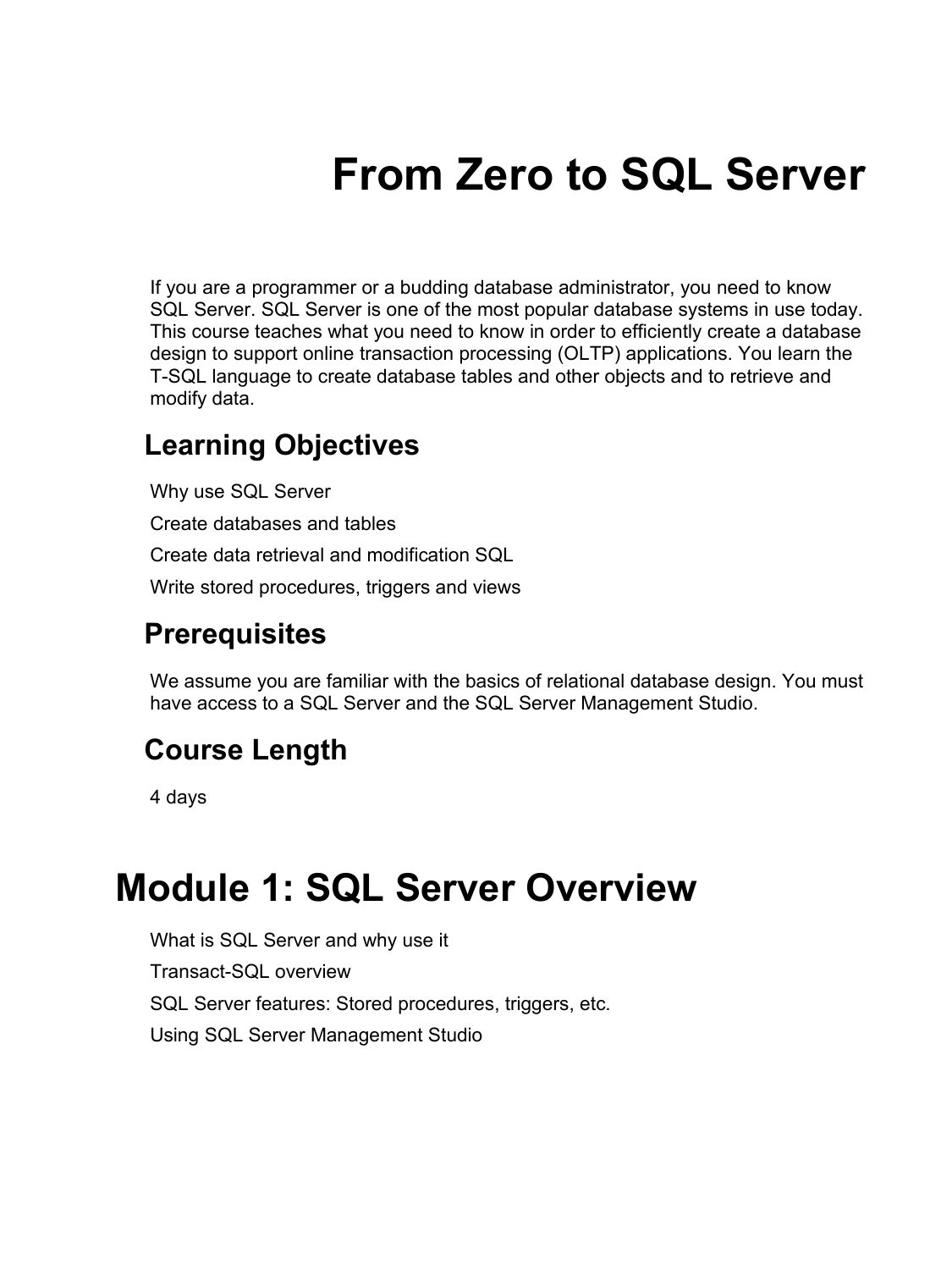# **Module 2: Create Databases**

Databases and transaction logs Files and file groups Creating a database Database properties Using T-SQL to create and drop a database

# **Module 3: Tables**

Field data types **IDENTITY** Creating tables Creating default values User-defined data types Creating tables using T-SQL

# **Module 4: Indexes/Constraints**

Creating constraints and indexes Declarative referential integrity Primary and foreign key constraints UNIQUE constraints CHECK constraints

# **Module 5: Basic Queries**

Data retrieval using SELECT Concatenation of columns Literal strings Using the WHERE clause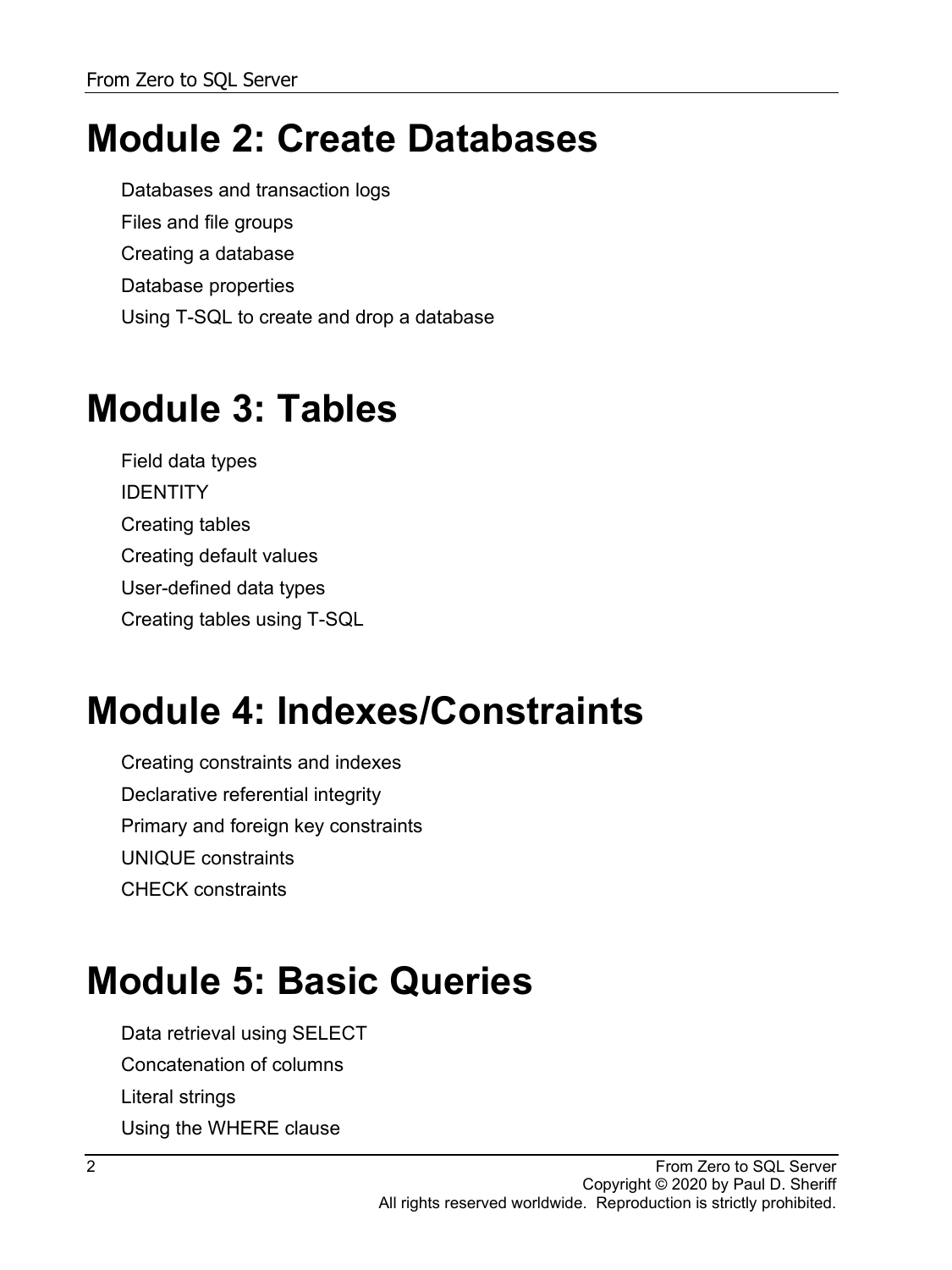Using LIKE, AND, OR, IN, NOT, DISTINCT and BETWEEN Calculated columns Sorting data Execution plans

# **Module 6: More SQL Queries**

Using the GROUP BY clause Using the HAVING clause The aggregate functions such as sum, average, min, max and count TOP n The CASE statement The CUBE statement Eliminating nulls with Grouping()

# **Module 6: Joins and Unions**

INNER JOIN LEFT OUTER JOIN RIGHT OUTER JOIN CROSS JOIN Self joins **Subqueries Unions** 

# **Module 7: Data Modification**

INSERT SELECT INTO UPDATE DELETE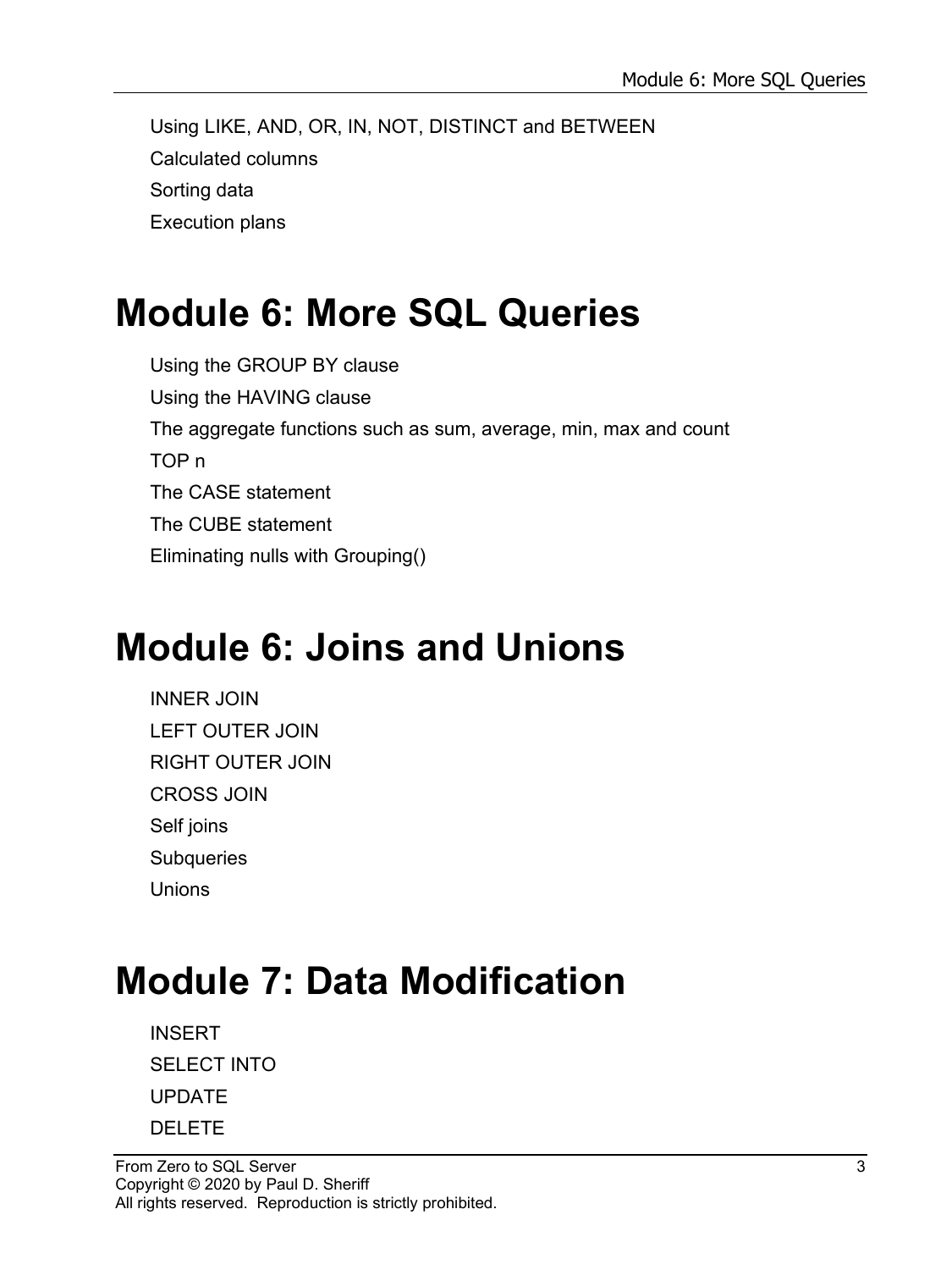Temporary tables

#### **Module 8: System Functions**

Date functions Mathematical functions String functions System functions Meta-data functions Security functions Conversion functions User-defined functions System variables System operators

#### **Module 9: Stored Procedures**

Benefits of stored procedures Passing parameters Flow of control Returning information from stored procedures RAISEERROR OUTPUT parameters **Cursors** 

# **Module 10: Triggers**

The types of triggers Inserted and delete tables Columns\_Updated() function INSTEAD OF triggers